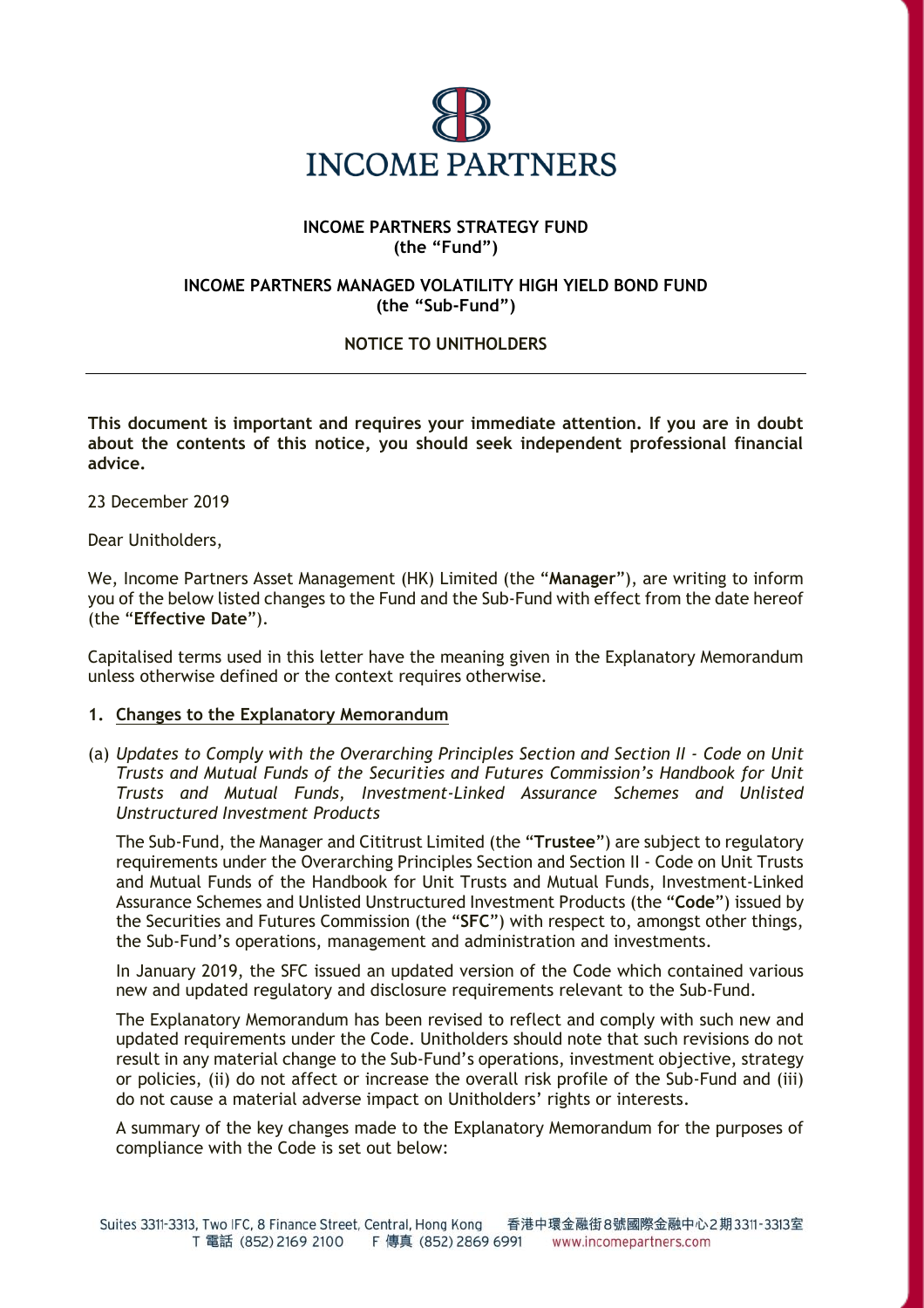

- (i) amending the investment restrictions of the Sub-Fund to reflect the requirements under the Code that are applicable to the Sub-Fund;
- (ii) updating the borrowing restrictions of the Sub-Fund to reflect the corresponding requirements under the Code, such that the Manager may borrow up to 10% of the latest Net Asset Value of the Sub-Fund (instead of the previous limit of up to 25% of the latest Net Asset Value of the Sub-Fund) to acquire investments, to meet redemption requests or to pay expenses relating to the relevant Sub-Fund;
- (iii) setting out the parameters for the Sub-Fund's use of financial derivative instruments as prescribed by the Code, including the types of financial derivative instruments that may be acquired and the ways in which such financial derivative instruments may be settled. For the avoidance of doubt, such changes do not affect the types of financial derivative instruments and the purpose for which financial derivative instruments are currently used by the Sub-Fund;
- (iv) stating that the net derivative exposure of the Sub-Fund may be up to 50% of its Net Asset Value;
- (v) stating that, apart from contingent convertible bonds, the Sub-Fund will not invest in other instruments with loss-absorption features. The risk factor associated with investment in contingent convertible bonds has also been enhanced accordingly. For the avoidance of doubt, this change does not affect the Sub-Fund's existing limit of investing in not more than 10% of its Net Asset Value in contingent convertible bonds;
- (vi) updating the procedures relating to the suspension of the determination of Net Asset Value of the Sub-Fund or of any Class of Units and/or the issuance, conversion and/or the redemption of Units, such that the Manager may, having regard to the best interests of Unitholders, declare such a suspension in consultation with the Trustee;
- (vii) enhanced disclosure relating to the liquidity risk management policies of the Sub-Fund;
- (viii) enhanced disclosure regarding transactions carried out by the Sub-Fund with connected persons (as defined in the Code) and the Sub-Fund's required practices regarding cash rebates and soft dollars; and
- (ix) enhanced disclosure regarding deposits of the Sub-Fund that are held by the Trustee, the Manager, an investment delegate of the Sub-Fund or a connected person (as defined in the Code) of any such person, which shall be maintained in a manner that is in the best interests of Unitholders, having regard to the prevailing commercial rate for a deposit of similar type, size and term negotiated at arm's length in accordance with the ordinary and normal course of business.
- (b) *Clarification of Existing Investment Policy*

Currently, the Sub-Fund may invest at least 40% of its Net Asset Value in debt instruments issued by or fully guaranteed by governments and/or government-related entities in the PRC and/or (ii) listed or unlisted corporations in any jurisdiction which are domiciled in or derive substantial revenue from or have significant business economic/operational activities in the PRC. In addition, the Sub-Fund may invest not more than 10% of its Net Asset Value in each of (i) debt securities through traded on the Bond Connect Scheme and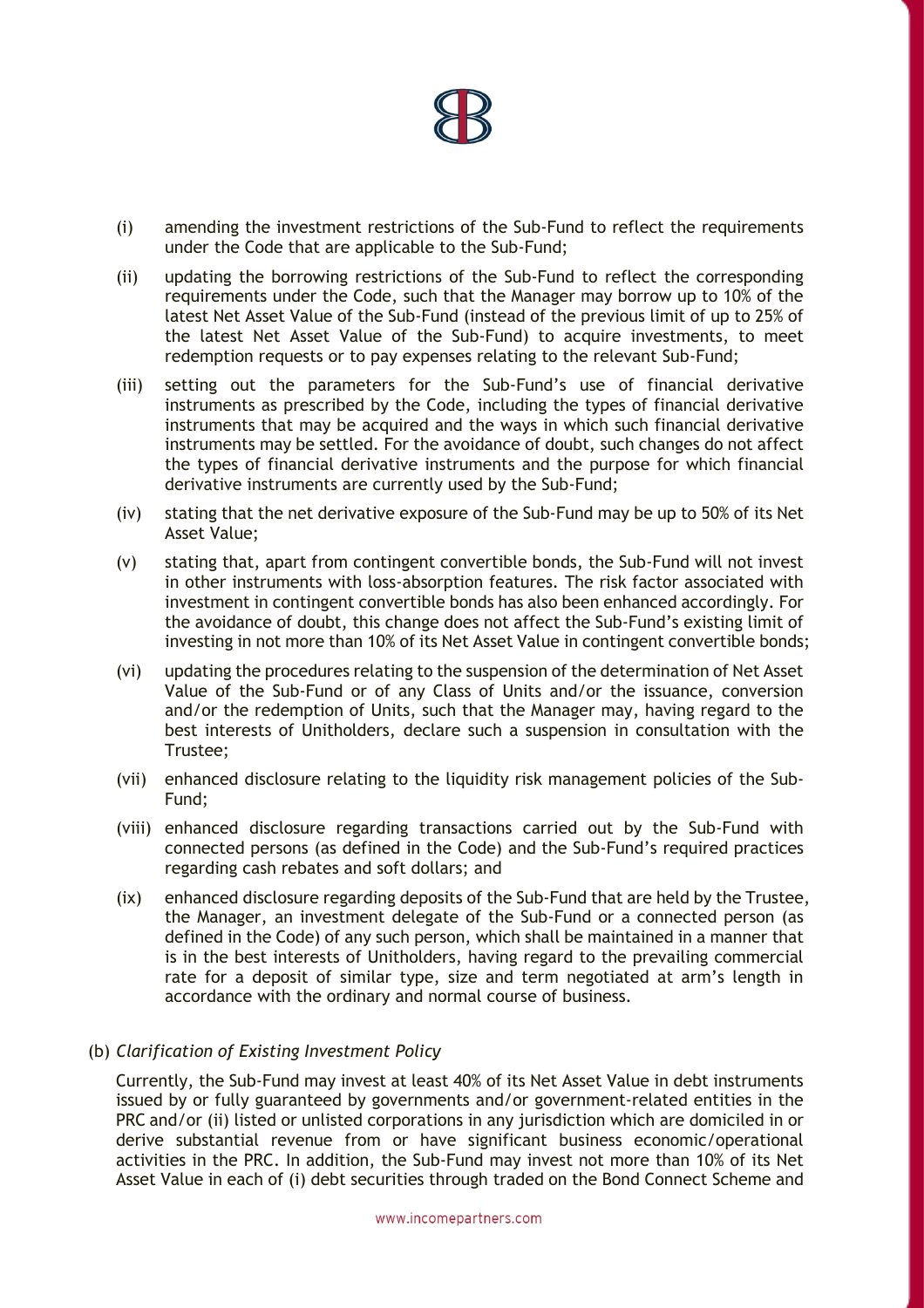

(ii) urban investment bonds issued by issued by local government financing vehicles and traded in the Mainland China listed bond market and China interbank bond market).

The Manager has clarified that, for the avoidance of doubt, the Sub-Fund will not in aggregate invest more than 20% of its Net Asset Value in the Mainland China market. Unitholders should note that this clarification does not result in any material change to the Sub-Fund's operations, investment objective, strategy or policies, (ii) does not affect or increase the overall risk profile of the Sub-Fund and (iii) does not cause a material adverse impact on Unitholders' rights or interests.

### (c) *Establishment of New Classes of Units*

 The Manager has determined to establish new classes of Units, namely Class 2X RMB (USD Exposure) (Distribution) Units and Class 2X RMB (USD Exposure) (Accumulation) Units (the collectively, the "**New Units"**). The New Units will be available for subscription as of the date of this notice.

Details of the initial offer prices, minimum initial subscription amounts, minimum subsequent subscription amounts, minimum redemption amounts and minimum holding amounts relating to the New Units are set out in the Explanatory Memorandum and Product Key Facts Statement.

#### (d) *Update to Subscription Procedures, Redemption Procedures and Conversion Procedures*

- (i) Existing Unitholders who wish to apply for additional Units in the Sub-Fund are currently required to send completed Application Forms to the Processing Agent by post or by facsimile to the business address or facsimile number (as applicable) stated on the Application Form. From the Effective Date, such existing Unitholders may instead submit the completed Application Form relating to any additional Units in the Sub-Fund by facsimile or SWIFT (or other electronic means of transmission as agreed with the Processing Agent) to the Processing Agent to the facsimile number or SWIFT details stated in the Application Form. Existing Unitholders are not required to submit the original Application Form to the Processing Agent in such instances.
- (ii) Existing Unitholders who wish to apply to redeem Units in the Sub-Fund are currently required to send completed Redemption Forms to the Processing Agent by post or facsimile to the business address or facsimile number (as applicable) stated on the Redemption Form. From the Effective Date, such Unitholders may also send completed Redemption Forms to the Processing Agent by SWIFT (or other electronic means of transmission as agreed with the Processing Agent) according to the SWIFT details stated in the Redemption Form. Originals of the Redemption Form are not required to be submitted to the Processing Agent if facsimile or SWIFT transmission (or other electronic means of transmission) are being used.
- required to send completed Conversion Forms to the Processing Agent by post or by (iii) Existing Unitholders who wish to apply to convert Units in the Sub-Fund are currently facsimile to the business address or facsimile number (as applicable) stated on the Conversion Form. From the Effective Date, such Unitholders may also send completed Conversion Forms to the Processing Agent by SWIFT (or other electronic means of transmission as agreed with the Processing Agent) according to the SWIFT details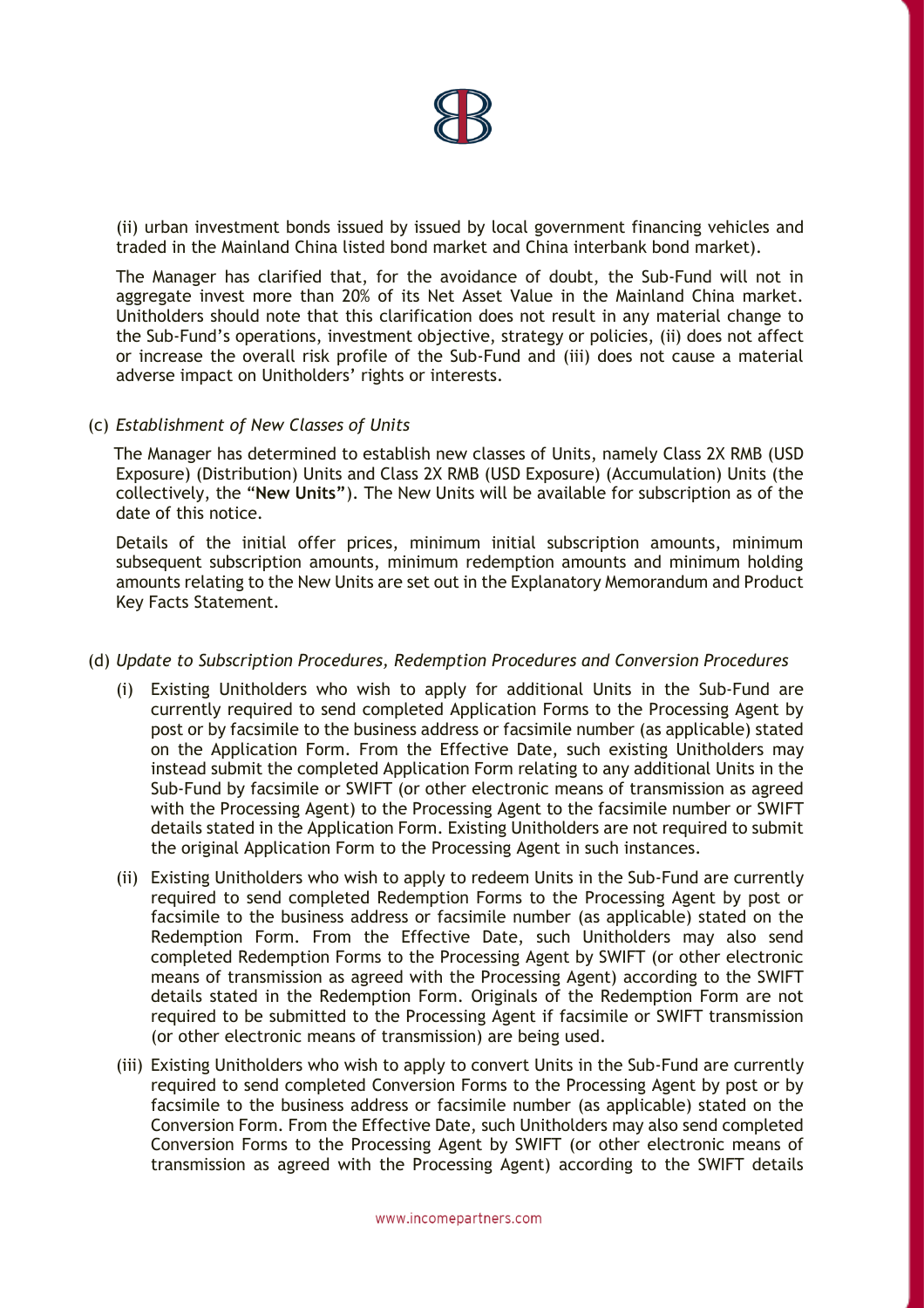

stated in the Conversion Form. Originals of the Conversion Form are not required to be submitted to the Processing Agent if facsimile or SWIFT transmission (or other electronic means of transmission) are being used.

- (iv) The risks associated with Unitholders sending Application Forms, Redemption Forms or Conversion Forms by facsimile or SWIFT (or other agreed electronic means of instructions), which may not be completely reliable or secure mediums of communication, have also been updated accordingly.
- (e) *Updated Definitions of "China" or "PRC" and New Definitions of "Mainland China" or "Mainland"*

From the Effective Date:

- (i) the definition of "China" and "PRC" for the purposes of the Explanatory Memorandum has been amended to mean the People's Republic of China, including Mainland China, Hong Kong Special Administrative Region, Macau Special Administrative Region and Taiwan District (instead of the previous definition which did not refer to Mainland China and also excluded Hong Kong Special Administrative Region and Taiwan); and
- (ii) a new defined term of "Mainland China" and "China" for the purposes of the Explanatory Memorandum shall mean all customs territory of the People's Republic of China, excluding the Hong Kong Special Administrative Region, Macau Special Administrative Region and Taiwan.

Corresponding references throughout the Explanatory Memorandum have been amended accordingly for such purposes, but do not result in any material change to the Sub-Fund's operations, investment objective, strategy or policies, (ii) do not affect or increase the overall risk profile of the Sub-Fund and (iii) do not cause a material adverse impact on Unitholders' rights or interests.

(f) *Update of Directors of the Manager*

The list of directors of the Manager under the section titled "Directory of the Parties" of the Explanatory Memorandum has been updated to include Mr. Fai Hung Ma.

(g) *Enhanced Disclosure relating to the Manager's Regulatory, Operations and Valuation Review Committee* 

The Manager has enhanced its disclosure relating to its existing practice of reviewing the valuation policies and procedures with respect to the Sub-Fund. That is, its valuation policies and procedures with respect to the Sub-Fund are periodically reviewed (at least annually) by the Manager's Regulatory, Operations and Valuation Review Committee, which is primarily composed of a majority of external personnel (such as legal advisers and fund fiduciary personnel) and is functionally independent body from other investment management and valuation departments of the Manager.

(h) *Enhanced Disclosure under Bond Connect Scheme and China Interbank Bond Market Risk Factor*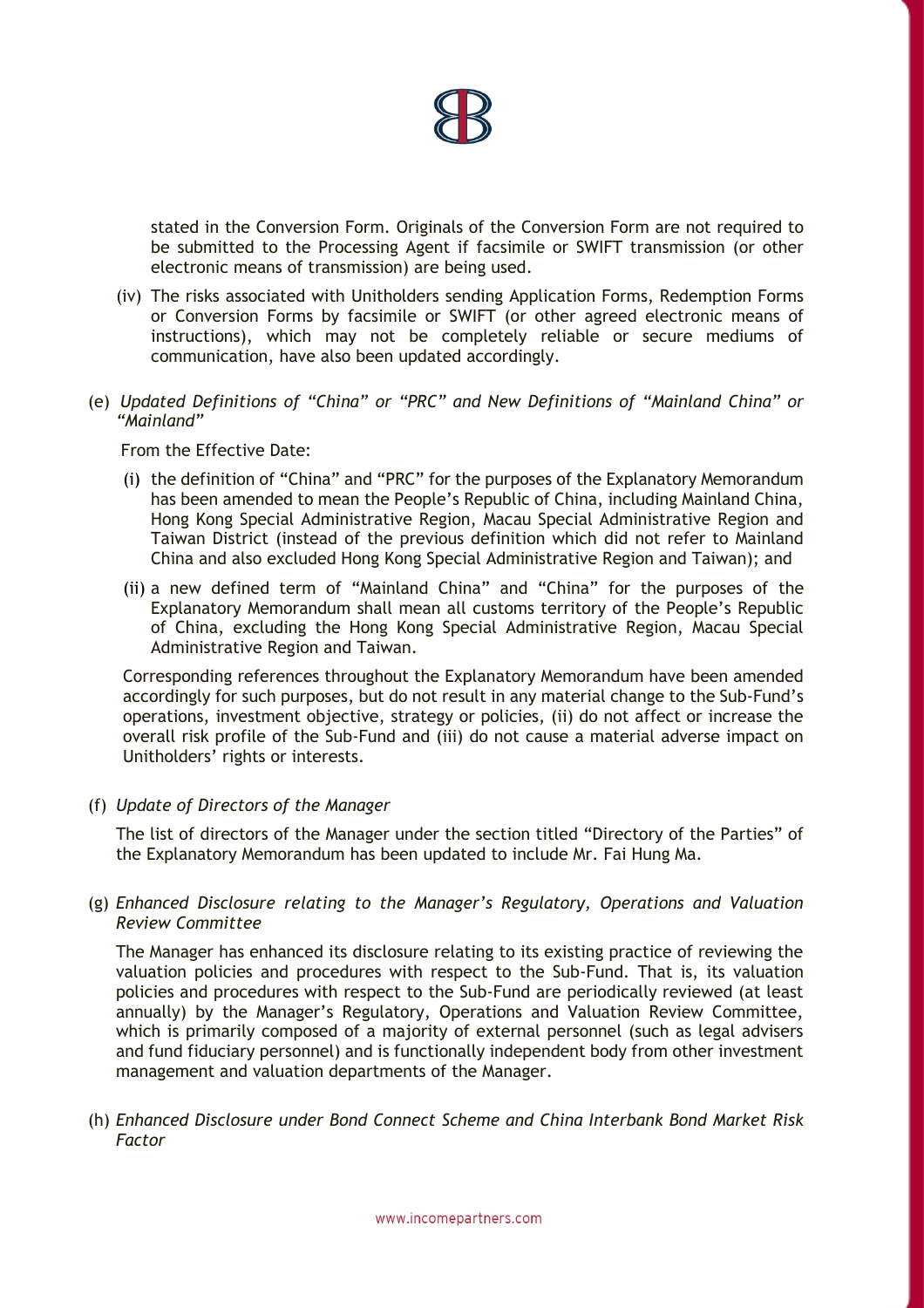

The Manager has also enhanced disclosure of the regulatory risks, including tax risks, associated with investments made via the Bond Connect Scheme and China interbank bond market in accordance with the Sub-Fund's existing investment objectives, policies and strategy.

# **2. Adoption of Amended and Restated Trust Deed**

In order to also reflect and comply with relevant updated regulatory requirements under the Code, the Manager and the Trustee have also amended the existing trust deed dated 25 April 2018 (the "**Original Trust Deed**") entered into between them in respect of the Sub-Fund (and as supplemented by a supplemental deed dated 13 November 2018 (together with the Original Trust Deed, the "**Revised Trust Deed**")), by way of an amended and restated trust deed dated 23 December 2019 (together with the Revised Trust Deed, the "**Amended and Restated Trust Deed**").

The Trustee has certified that the amendments contained in the Amended and Restated Trust Deed do not materially prejudice the interests of Unitholders and do not to any material extent release the Trustee or the Manager or any other person from any liability to the Unitholders and do not increase the costs and charges payable from the Trust Fund (other than the costs, charges, fees and expenses incurred in connection with the Amended and Restated Trust Deed).

A summary of the key changes in the Amended and Restated Trust Deed are set out below:

- (i) updating the parameters under which the Sub-Fund may engage in securities lending and reverse and repurchase transactions, including but not limited to counterparty requirements, collateralization requirements and securities recall requirements in line with the provisions of the Code. For the avoidance of doubt, the Manager does not currently intend to enter into any securities lending or reverse repurchase transactions or other similar over-the-counter transactions in respect of the Sub-Fund, although such transactions are and have been permitted under the Amended and Restated Trust Deed (and previously, the Revised Trust Deed);
- (ii) updating the parameters regarding the Sub-Fund's use of financial derivative instruments, including the types of financial derivative instruments that may be acquired and the ways in which such financial derivative instruments may be settled. For the avoidance of doubt, such changes do not affect the types of financial derivative instruments and the purposes for which financial derivative instruments are currently used by the Sub-Fund;
- with respect to financial derivative instruments or otherwise, although it is and has (iii) updating the parameters for the Sub-Fund's taking of collateral in relation to financial derivative instruments and securities lending and reverse repurchase transactions, including but not limited to, the requirements of permissible collateral and restrictions on the reinvestment of collateral in line with the provisions of the Code. For the avoidance of doubt, the Sub-Fund currently does not take collateral been permitted to do so under the Amended and Restated Trust Deed (and previously, the Revised Trust Deed);
- (iv) updating the borrowing restrictions of the Sub-Fund to comply with the corresponding requirements under the Code, such that the Manager may borrow up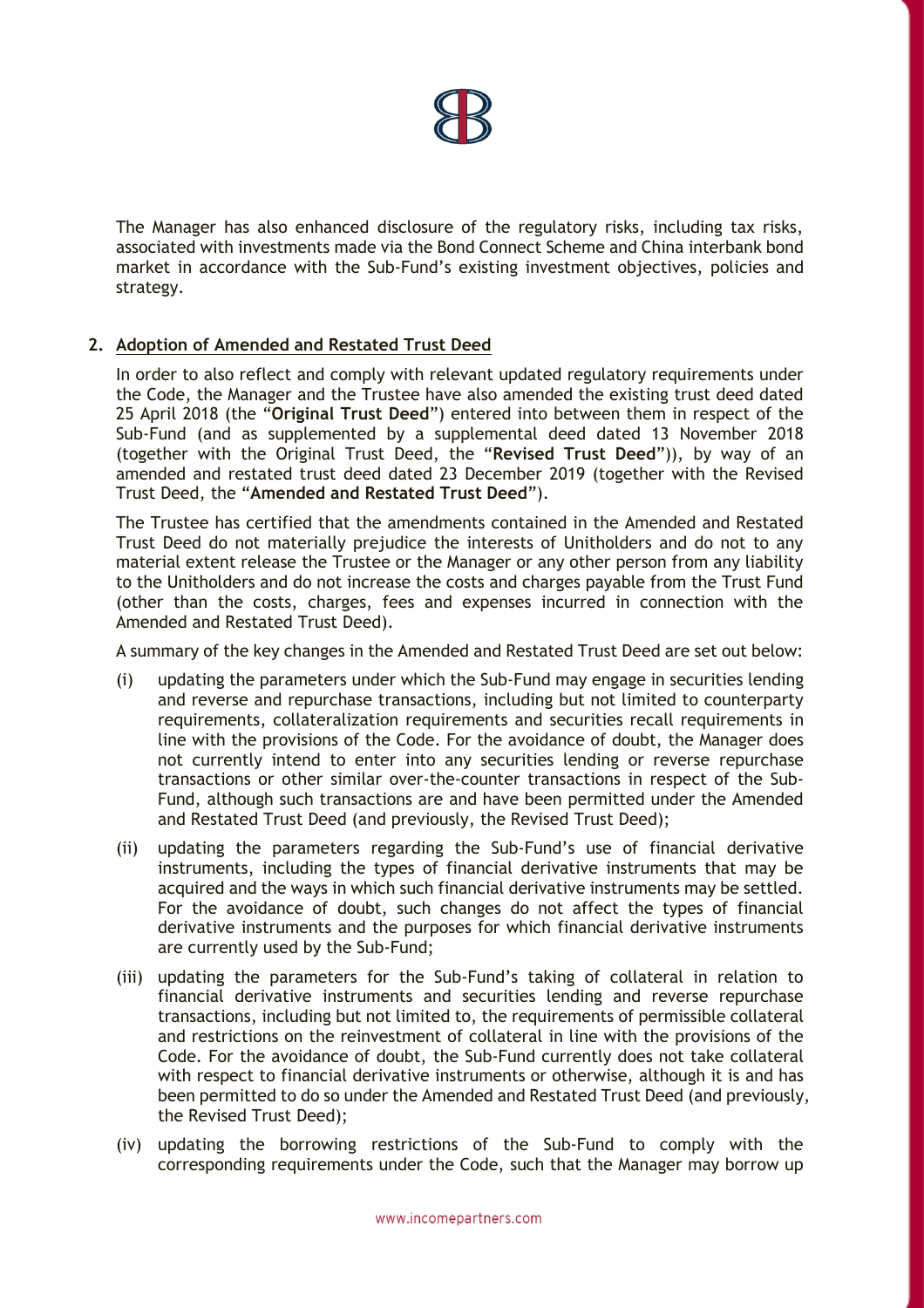

to 10% of the latest Net Asset Value of the Sub-Fund (instead of the previous limit of up to 25% of the latest Net Asset Value of the Sub-Fund) to acquire investments, to meet redemption requests or to pay expenses relating to the relevant Sub-Fund;

- (v) updating the procedures relating to the suspension of the determination of Net Asset Value of the Sub-Fund or of any Class of Units and/or the issuance, conversion and/or the redemption of Units, such that the Manager may, having regard to the best interests of Unitholders, declare such a suspension in consultation with the Trustee;
- (vi) amending provisions regarding transactions that may be carried out by the Sub-Fund with connected persons (as defined in the Code) and the Sub-Fund's required practices regarding cash rebates and soft dollars as prescribed by the Code;
- (vii) updating provisions relating to deposits of the Sub-Fund that are held by the Trustee, the Manager, an investment delegate of the Sub-Fund or a connected person (as defined in the Code) of any such person, which shall be maintained in a manner that is in the best interests of Unitholders, having regard to the prevailing commercial rate for a deposit of similar type, size and term negotiated at arm's length in accordance with the ordinary and normal course of business in accordance with the Code;
- (viii) amending the investment restrictions of the Sub-Fund set out under the section headed "Investment Restrictions" to reflect the investment restrictions prescribed by the Code;
- (ix) setting out certain additional miscellaneous obligations of the Manager required under the Code;
- (x) setting out certain additional miscellaneous obligations of the Trustee required under the Code; and
- (xi) providing that the Amended and Restated Trust Deed may be amended without consulting Unitholders if the Trustee certifies in writing that such amendment is necessary to make possible compliance with regulatory requirements (in addition to the existing circumstance of making possible compliance with fiscal, statutory or official requirements (whether or not having the force of law), in accordance with the Code.

In addition, the Amended and Restated Trust Deed has also been updated to reflect the operational arrangements of the Trustee in allotting distribution amounts in the account held on trust for the Sub-Fund.

The Revised Trust Deed and the Amended and Restated Trust Deed can be inspected free of charge during normal business hours on any day (excluding Saturdays, Sundays and public holidays) at the office of the Manager (see address below) and a copy may be obtained from the Manager address at a reasonable fee.

\* \* \*

The Product Key Facts Statement ("**KFS**") of the Sub-Fund will be amended as well to reflect the changes set out above, where applicable.